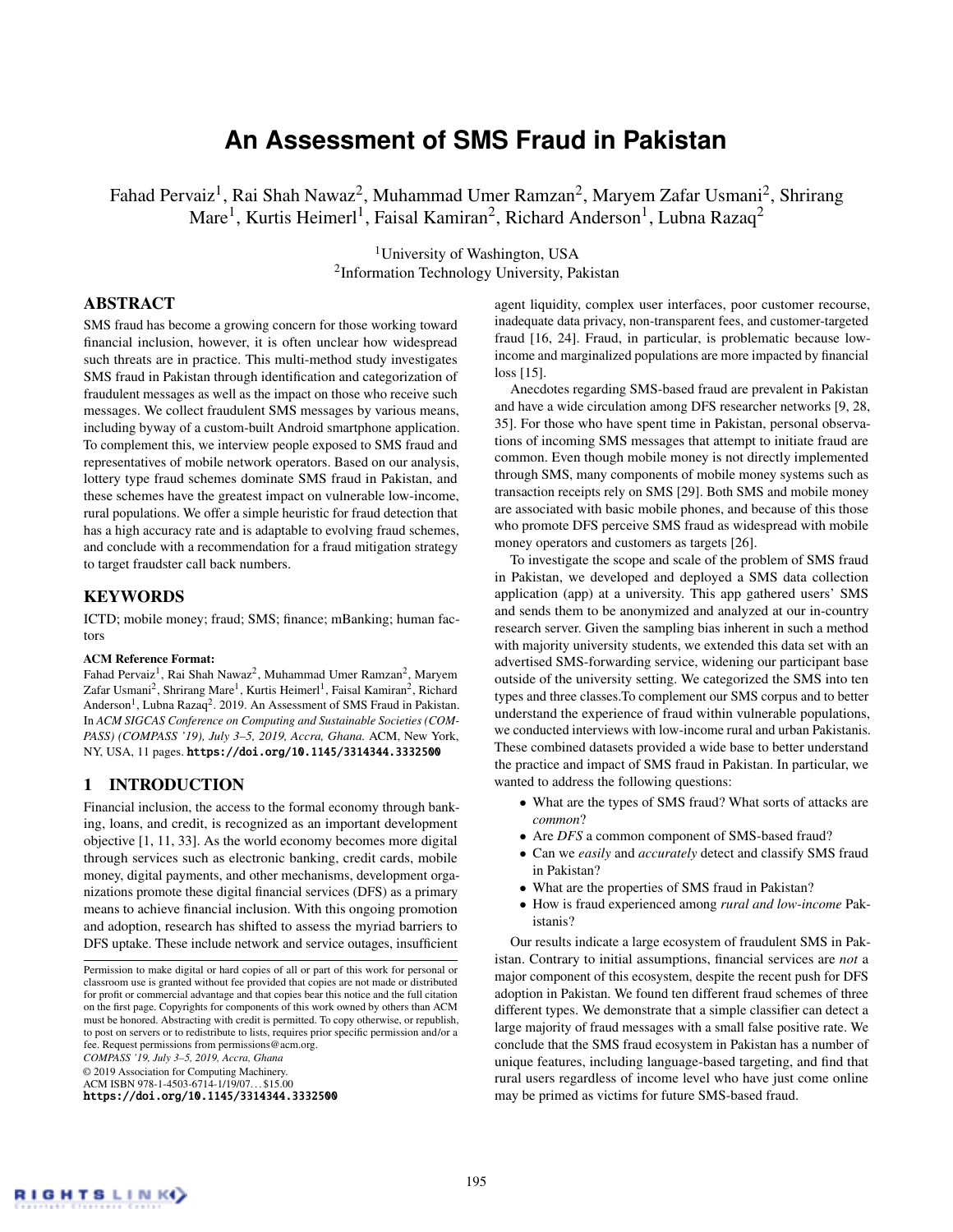## 2 RELATED WORK

## 2.1 Spam

The detection, avoidance, and blocking of spam is one of the most studied problems in computer science. Spam can take many forms, including email [\[7,](#page-10-11) [13\]](#page-10-12), web sites [\[14\]](#page-10-13), and even voice [\[23\]](#page-10-14). Likewise, attackers target SMS as a communication medium. Several studies have explored the possibility of adapting email spam filtering techniques for SMS spam detection [\[10,](#page-10-15) [12\]](#page-10-16). As spam and SMS traffic evolve, sophisticated algorithms will be necessary for detection [\[19,](#page-10-17) [27,](#page-10-18) [31\]](#page-10-19). These systems are highly language-dependent, although there have been efforts for SMS spam filtering using noncontext based features [\[37\]](#page-10-20). These filtering systems are often deployed within cellular networks, which block at the SMSC [\[18\]](#page-10-21).

Our research departs from previous work in that we do not focus on solving the problem of SMS spam in Pakistan. Indeed, it is likely that an off-the-shelf filtering algorithm is already present (but disabled) in the telecom messaging center. Our discussions with telecom representatives indicated that the government considered enabling such filtering as a form of "censorship." As such, the problem is largely structural rather than technological. This provides a unique opportunity to explore an active fraud and spam SMS ecosystem.

## 2.2 Fraud

Digital fraud, much like spam, is a heavily studied area within computer science. Scammers use mediums like email [\[17\]](#page-10-22), voice [\[25\]](#page-10-23), and SMS to reach a wide audience through socially engineered attack messages [\[2\]](#page-9-1). To successfully scam people, scammers deploy various strategies to make their messages appear official and trustworthy [\[25,](#page-10-23) [34\]](#page-10-24). Several works have evaluated how versions of the Nigerian email scam or similar fake lottery scams have spread over email and the consequences when a victim contacts a scammer [\[5,](#page-9-2) [17\]](#page-10-22). This paper extends prior work by exploring attacks present in a previously unstudied region (Pakistan) and the unique properties of attacks found there.

## 2.3 Digital Financial Services

Digital financial services (DFS) are a set of services that provide access to formal banking solutions through mobile technologies [\[20\]](#page-10-25). These services, such as mobile wallets or credit solutions, rely on existing cellphone communication channels like USSD, SMS, or data. As a nascent technology in many markets, the technical aspects of DFS systems do not appear as the subject of many studies. Reaves et al. [\[32\]](#page-10-26) examined and summarized vulnerabilities present in developing world DFS apps due to insecure connections or data leakage. Similarly, Castle et al. [\[6\]](#page-9-3) expanded the threat model and pointed out SMS as a vulnerable communication channel in DFS due to the lack of number verification that can lead to SMS spoofing. Phipps et al. [\[30\]](#page-10-27) explored the potential for ThinSIM-based attacks on mobile money systems. Our work provides a supporting view into ongoing attacks on DFS systems, finding that these types of attacks are largely absent in the current ecosystem.

## 2.4 Security in the Developing World

Numerous researchers have explored security in developing contexts [\[3,](#page-9-4) [36\]](#page-10-28). Common themes include social mismatches between

technologies and cultures [\[21\]](#page-10-29), providing security in light of infrastructure failure [\[8\]](#page-10-30), and the application of developed-world best practices to other regions [\[21\]](#page-10-29). Our research advances this area of inquiry in that it analyzes users' experiences with attempted SMSbased attacks in a developing context (Pakistan).

## 3 SMS FRAUD BACKGROUND

We first define fraud in SMS and then provide examples of SMS fraud that motivated this study.

## 3.1 Definition

For this paper, we define fraud as an act where one person is attempting to deceive another person to get money or other items of value.

Items of value may include credentials such as account numbers, PINs, or personal identifying information that can be used to acquire other things of value. SMS *fraud* thus refers to fraud that is initiated or executed through SMS. We distinguish SMS *fraud* from other forms of unwanted SMS messages such as unsolicited advertisements or *spam*. We discuss this distinction in more detail in the Data Analysis section.

## 3.2 Examples of SMS Fraud

To familiarize the reader with the context for this work, we present and discuss several examples of SMS fraud gathered from online sources prior to embarking on our work in Pakistan.

One of the most common types of SMS fraud is what we refer to as the *lottery fraud*: A fraudster sends a message informing the recipient that he or she has won some money, and that the person must contact a certain number to receive it. Once the victim calls back, the fraudster convinces the victim that they must pay a fee to obtain the prize money. A payment is made by some mechanism, but the prize money is never delivered. This is also a staple among email fraudsters who announce winnings of implausible lotteries such as the BillGates lottery. Typical examples include:

Ghana (Twitter): *Valued customer, ur number is one of our lucky winner of Gh12,000 on Airtel Wo Mner3 Nie promo! Call Mr Owusu to cash it out on 026263xxxx*[1](#page-1-0) Kenya (Twitter): *CONGRATULATIONS from SAFARI-COM MAISHA NI MPESA TU! Promotion, You have Won. Ksh 100,000.00 your secret code 555555 Call (078349xxxx) for more information. NB: DO NOT PAY Anything.*

A second common SMS fraud is *receipt fraud.* In this case, a fraudster sends a fake receipt for funds added to a targeted subscriber's account. He then calls the subscriber to ask for that money back, stating that it was accidentally sent to the subscriber's mobile wallet. The receipt format mimics the form of a legitimate mobile money receipt. Depending on the sophistication of the fraudster, there may be an attempt to spoof the sending address, although the majority of the examples we have seen appear to originate from a mobile number. Receipt fraud is a direct attack on individuals, as opposed to the lottery fraud which relies on sending a large number

<span id="page-1-0"></span><sup>&</sup>lt;sup>1</sup>We obscure the final digits of phone numbers for privacy reasons, though the numbers themselves are likely no longer valid.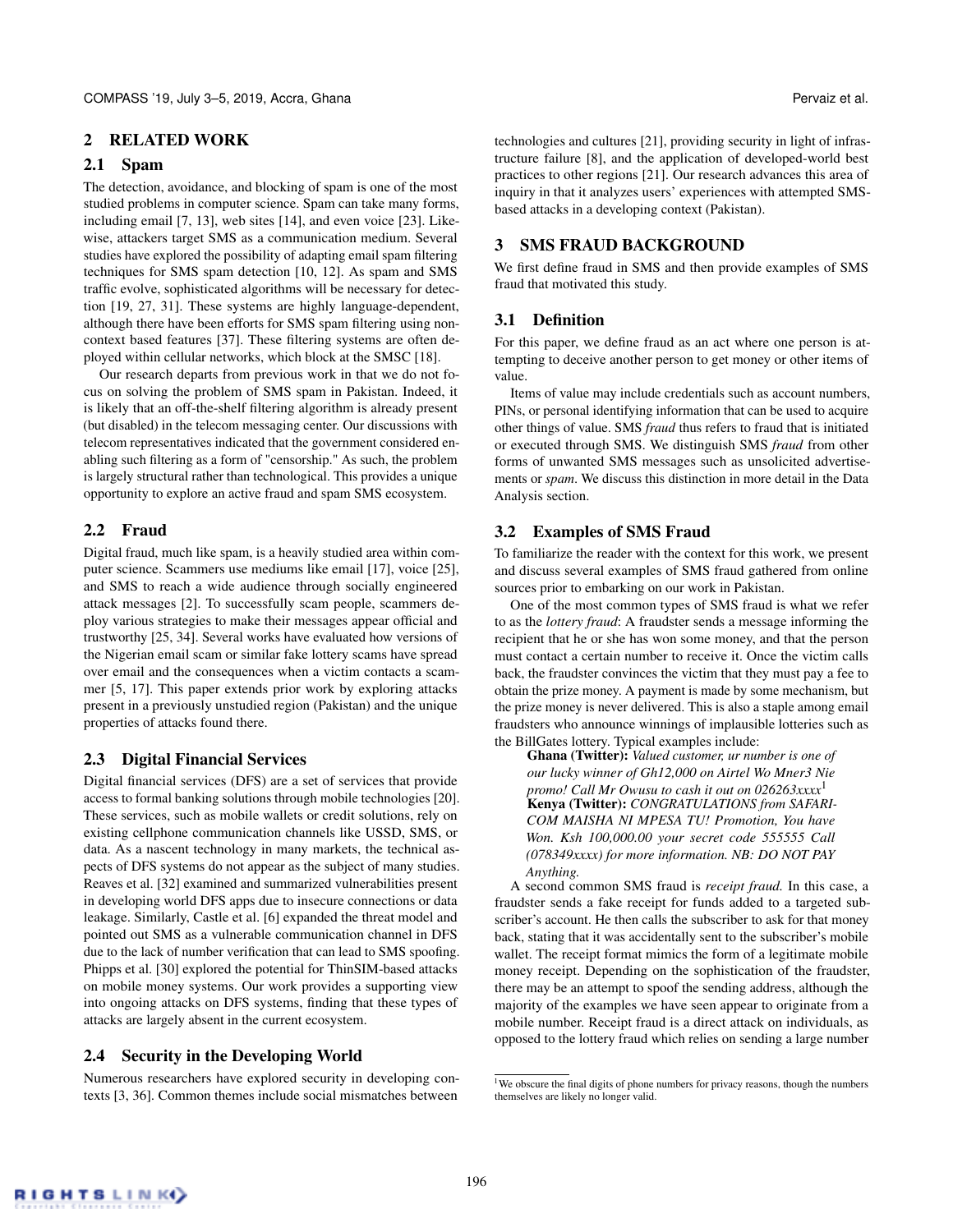of messages to collect responses. Because receipt fraud is dependent on mobile money systems, it can be classified as DFS fraud, whereas lottery fraud is typically not. Examples of receipt fraud are

as follows: Kenya (Twitter): *MPESA LHR9VQ7DKE Confirmed.You have received Ksh9,730.00 from BEN ONYANGO 070671xxxx on 15/8/17 NEW M-PESA balance is Ksh\*(Pending)\*Pay Bills via M-PESA.* Uganda (Twitter): *MTNMobMoney. Y'ello. You have received UGX973,000.00 FRrom: KTM LTD. Token ID: 79864532991. Remember to get secret code from sender to access your funds.*

## 4 DATA COLLECTION

Gathering a broad and representative sample of SMS fraud in Pakistan required a range of different data collection methodologies. We began with the development and deployment of an app-based solution to provide "ground truth" of SMS spam and fraud rates by recording and transmitting all SMS messages received by 246 study participants. Following this, to ensure that we discovered all types of fraudulent messages, we set up and advertised a fraud SMS forwarding phone number for users outside of the study, with a total count of 518 messages received. In order to broaden our study to the voices of non-smartphone users, we conducted eight interviews outside of Lahore with low-income, basic phones users.

IRB approval was obtained for all aspect of this study, with rigorous safeguards in place to ensure anonymity, security, and privacy for the participants. Additionally, when the smartphone app users opened the app for the first time, they had to go through several screens that explained the research objectives and the data to be uploaded. On the last screen, they were asked to consent to the data upload and the privacy agreement by checking a box on that screen.

## 4.1 Smartphone App-based Collection

We began our data collection by developing an app for Android phones, the most commmon smartphone platform in Pakistan. This platform records some received SMS, as decided by the user, and forwards them to research servers for collection and analysis. Users set the app as their default SMS handler, allowing it to investigate all messages that pass through the phone.

Our application, known as "Safe SMS," was built as an extension of the existing "QKSMS" open-source SMS handling app [\[4\]](#page-9-5). Our version was enhanced to provide the following features to:

- (1) Upload messages and labels to a secure research server;
- (2) Allow users to label a message as either *Fraud*, *Spam*, or *Ok*;
- (3) Allow users to mark a conversation as private so it is never uploaded; and
- (4) Offer an in-app tutorial explaining the research project, organizations, and the additional features.

The app kept a database (DB) of supplemental variables in parallel to the Android system-wide SMS DB. The local app DB tracked a user's marked label for a given thread, the upload status of messages, the SMS header of messages received after a user agreed to the app's consent, the location of the device when an SMS was received, and the list of threads that a user wanted to maintain as private.

Furthermore, all data was sent over a secured connection to ensure that it was encrypted in transit to our verified server. The data upload

### An Assessment of SMS Fraud in Pakistan COMPASS '19, July 3–5, 2019, Accra, Ghana



Figure 1: Screenshots from the Safe SMS app that illustrate how to label a conversation

happened in the background after a user visited the upload screen and manually pressed the upload button. The user received a notification once the upload was complete.

Labels: We introduced labels as a way to ascertain the user's perspective about the nature of the messages. Users could label a conversation with one of three labels: 1) *Fraud*, indicating that the message is an intentional effort to defraud the receiver, 2) *Spam*, indicating that the message was a broadly sent advertisement, and 3) *OK*, indicating a normal conversational SMS. The goal of this labelling was not to provide a "ground truth" of the content of the messages (instead we tagged them manually) but to explore if our definition matched the perception of our participants. The app also had a screen to sort and to view all of the unlabelled messages or messages with specific labels, to encourage consistent labelling and reduce satisficing [\[22\]](#page-10-31).

Private Messages: Given the volume of personal information present in SMS communications, we sought to uphold privacy. We did this through an upfront option to mark a conversation as "private." Marking a conversation as "private" excluded any message in the conversation with that person (with the phone number as the identifier) from being uploaded to the research server. Similarly, if any message was uploaded in a previous sync and later marked as "private," the app would send this change to the server resulting in the data being deleted. Data analysis was done at the conclusion of the study, so no intermediate data (uploaded but then marked "private") was used in the analysis.

Tutorial: Given the extensive additions to the default "QKSMS" app, we built a tutorial in our app, "Safe SMS," that introduced the user to our team and research agenda, as well as how to mark a conversation as private, how to label conversations, and how to upload data. The tutorial opened when the app launched for the first time on a device. A user had the option to review the tutorial at anytime by pressing the question button, which is available in the menu on all screens.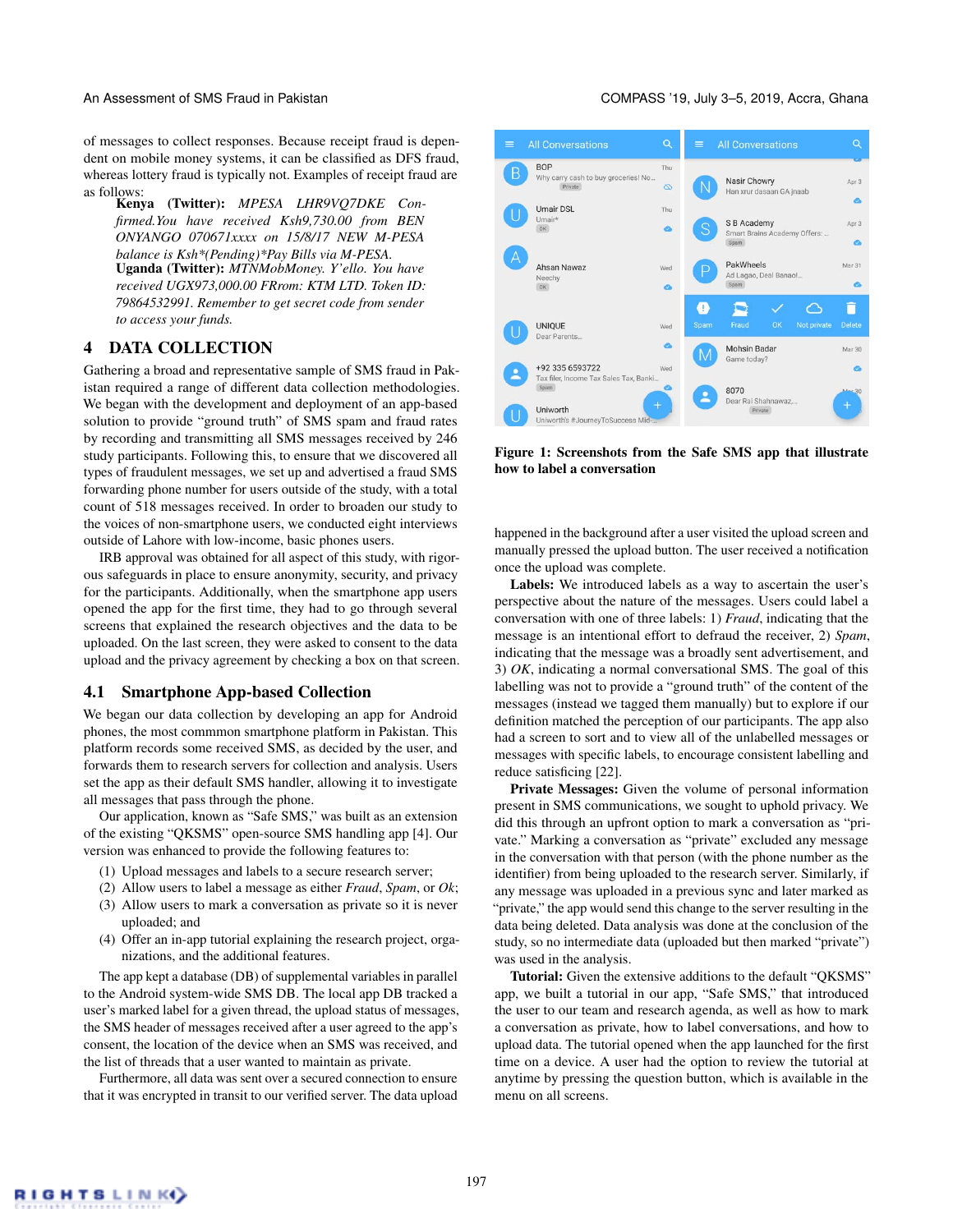#### COMPASS '19, July 3–5, 2019, Accra, Ghana Pervaiz et al.

The app was uploaded to the Play store, which is the official app store for Android smartphones. This made it easy for us to distribute the app with a single URL in which the app install page on the Play store opens. We setup a research server in Pakistan with firewall and security certificates in place to ensure all communication between the app and the server was encrypted and secure.

4.1.1 App Testing. We conducted a series of iterative design sprints to shake out any bugs or confusion about our design. This was done in two rounds: first internally with seven members of the research team and then externally with eight recruited outside users from our home university. The external testers were asked to install the app and upload some SMS conversations. After this we interviewed these users for feedback. The users were tested with improvements implemented from the previous phase's feedback.

Our findings pointed to the the privacy implications of the app. Users were uncomfortable with the app's repeated requests for permissions during the install. The app recorded the location of the users to be able to categorize the user as rural or urban. We removed this feature to require fewer permissions. Second, users were uneasy about the messages being uploaded in the background. To resolve this, we introduced a screen that lists all the unsynced messages, showing users that only selected messages were being uploaded. The user could search and filter the conversation based on the marked labels to make it easy to select all intended conversations. This was also the step where a user could further exclude sensitive or personal messages from being uploaded, even if they were not initially marked as private. This could introduce bias in our data as a user might select only the fraud related messages for upload, which relies on their perception of fraud. Several users reported confusion about label icons and how to track which conversations had been labeled. We removed all the label icons and only made them visible in the menu that had full text. Moreover, we changed the view that lists all the conversations. We added label names, sync status, and a privacy tag on each conversation so the user could scroll through the list quickly to look up the message status rather than having to select and view each individual conversation.

4.1.2 App Deployment. Once the system was generally accepted by our testers, we expanded to a wide-scale deployment outside of our research group. We advertised the app at a local university in Pakistan with the initial target being students, whom we considered among the most text-savvy. Also, we encouraged faculty and researchers at the university to advertise the research project in their research labs and class rooms as a means to drive adoption. Some faculty requested that we provide a five minute talk in their class about the purpose of the app as well as how to use it.

We became concerned that only asking university students to test the app could skew our results in unpredictable ways. To resolve this, we used personal connections in different rural and urban localities to generate a more diverse set of participants. In urban areas, we approached 125 individuals from different offices and incubation centers. We also forwarded the app to 40 people through our personal contacts, akin to a convenience sampling. In rural areas, we reached out to 20-25 individuals from various villages through similar personal connections. In the end we had 246 users who downloaded and installed our app.

## 4.2 SMS Forwarding Service

Although the app provided a robust base to explore fraudulent and spam SMS, our participant selection methodology introduced a sampling bias and caused us to potentially miss other classes of messages. To resolve this, we set up a Pakistan-based phone number where anyone, including those who did not participate though the installation of the app, could forward fraudulent messages through SMS or WhatsApp. This allowed us to gather fraudulent SMS from a broader range of people who had a variety of phone types (basic, feature, or smart), who may have had limited technical skills (forwarding an SMS is more broadly understood as compared to downloading and installing an app), and who resided outside the initial geographic range of our study. While the forwarding service did not completely eliminate sampling biases,this intervention did provide insight from a much broader sample.

The forwarding service was implemented on a smartphone with an active SIM and an enabled WhatsApp service. Our advertised number could be used to send SMS or WhatsApp messages to this device from anywhere in Pakistan. The phone received all the forwarded SMS messages as well as all the message screenshots or texts sent over WhatsApp. The SMS messages were uploaded to our "Safe SMS" app server under a specific user that represented this forwarding service. All the WhatsApp messages were human transcribed from images into a database on the same server.

In Punjab province, home to over half of Pakistan's population, the service was widely advertised through social and print media both in Urdu and English languages. The advertisement asked citizens to forward the fraudulent messages for a public good, and they were advised to append "Forwarded from: ..." at the beginning of the message or take a screenshot of the SMS to send through WhatsApp or SMS. Over the course of seven weeks, we received 746 fraud messages from 351 users.

One shortcoming of the forwarding technique was that it lost additional data around the forwarded SMS, such as the sender's number, the receipt time, and any messages previously received from that number. Although we requested that people send the number from which they received the fraudulent SMS number, some only sent the fraudulent SMS content.

## 4.3 Interviews

In order to investigate further how fraudsters successfully defraud people, we conducted informal interviews with eight participants. We focused on conducting interviews with low-income people with the assumption that fraud schemes may target them. Three of these participants were from a major city while five were from a rural village, both in Punjab. The interviewees were randomly approached in markets and public areas of the village, and may not have been aware of the SMS fraud research prior to us approaching them. All of the village participants were from the home village of one of the researchers. Due to privacy concerns, we took field notes but did not record conversations.

## 5 DATA ANALYSIS

Our "Safe SMS" smartphone app had 246 installs with 106 users uploading some data. Out of those 106 users, 100 self labeled part of their data with tags *Fraud*, *Spam* and *Ok*. Figure [2](#page-5-0) shows the number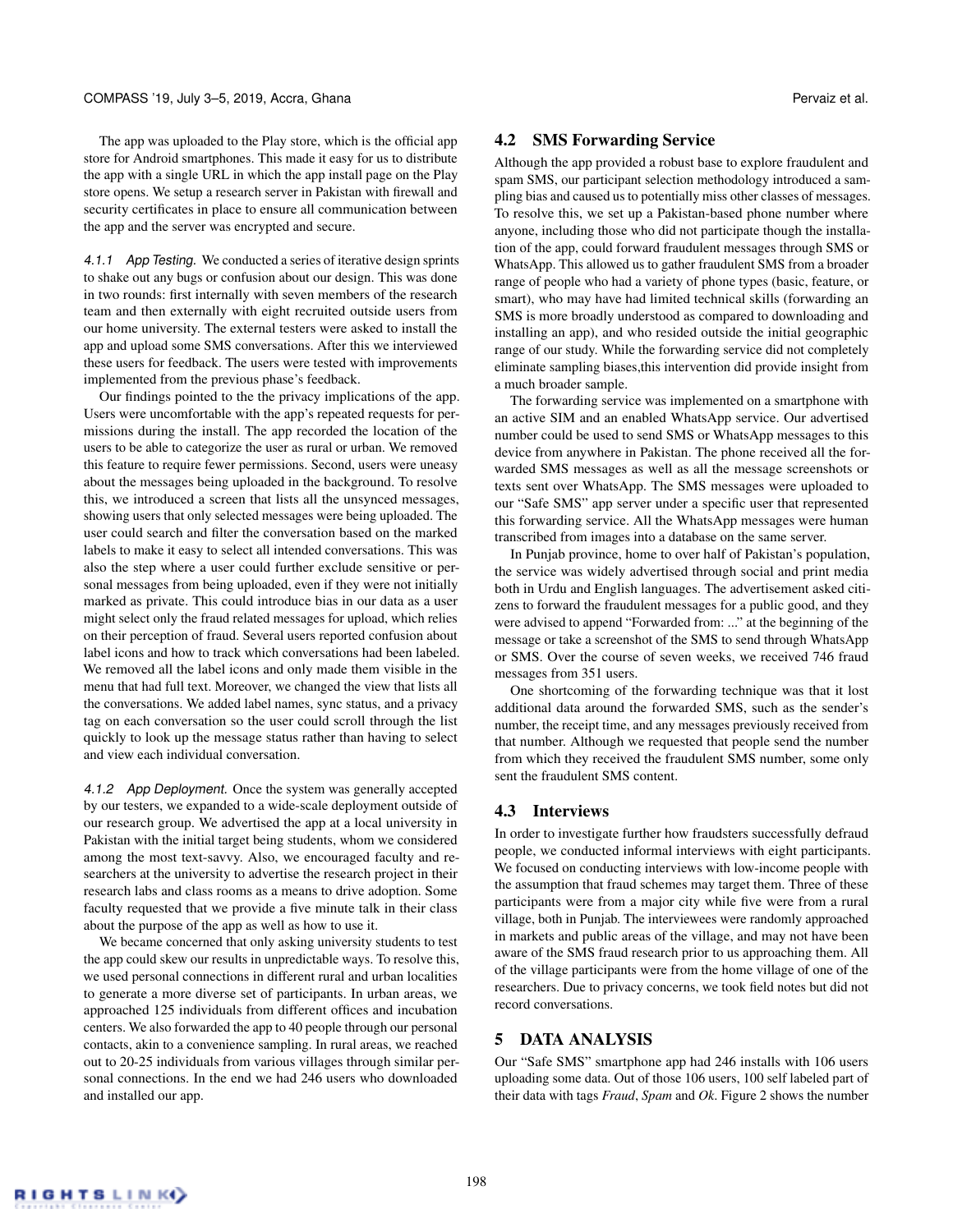of conversations available on each user's phone and the number of messages uploaded. A conversation is a thread of messages sent and received between the unique pair of a user and an external phone number. Collectively, users uploaded 4057 conversations that consisted of 52,169 total messages.

## 5.1 Authoritative Researcher Labels

While we asked participants to label messages, we never intended to use their selections to evaluate the ecosystem as users could interpret the labels in different ways. Instead, we sought to create an authoritative, "ground-truth" set of *researcher labels*. To do this, the research team labeled all the conversations. The data was labeled by two reviewers, irrespective of whether a user labeled it or not. Those who labeled the messages are native speakers of the local languages (Urdu and Punjabi) in which the messages were composed. After each reviewer went through the labeling exercise individually, they merged their labels, discussing any mismatches and inconsistencies to reach consensus.

Through the labeling process we discovered that the original categories of *fraud*, *spam*, and *OK* were insufficient. As such, we expanded the categories to include the following:

- Ok: Conversation between two real people.
- Fraud: SMS that deceive a user to defraud them of their money.
- Spam: A generic advertisement for products and unsolicited public messages.
- Status: A system notification for a specific user about their account status, action taken on a service, or delivery update.
- Spam with Status: The same number sends spam with advertisements as well as sends account status updates. This is common for services where a user has an account, like a telco, a bank, or a ride sharing service.

A user might consider a *Status* message as *Spam* or as *Ok*, so we created the more specific label. Moreover, some spam could be considered fraud. A misleading advertisement about credit or insurance that over promises, and, hence, can be regarded as fraud, would still be labeled as spam. For example, this message is misleading because permanent residency processes take longer than one month yet we labeled it as spam:

## *Australia Permanent Residency Approval in 1 Month BA/MA Are Eligible 2018 Relax Policy 100% Success Embasy Fee Also Return If Rejection 03211818190 Natasha.*

In general, users have a reasonable understanding of fraud and spam messages. Table [1](#page-5-1) lists the conversations that users labeled with the corresponding messages' count in brackets. Users labeled *Fraud*, *Ok*, and *Spam* with 75%, 58%, and 92% accuracy, respectively. We adjusted the numbers to remove the confusing messages with labels *Status* and *Spam with Status* that could be considered as *Spam* or *OK* by the user. We found that accuracy of user labeling increased to 75%, 71%, and 97% for *Fraud*, *Ok*, and *Spam*, respectively. This illustrates that we can rely on user labeling to a certain degree, but, more importantly, indicates that our definition of labels is comprehensible given that overall 93% of user-labeled conversations agreed with our labels. These users were invested in the goals of our research considering that they were motivated to contribute, comfortable with determining a label, and spent time marking data.

### 5.2 Forwarding Service

Our SMS forwarding service significantly expanded our fraud message corpus. We received 152 messages from the app, 228 from people forwarding the fraud message to a central number and 518 from text or screenshot of the text via WhatsApp. While these numbers were impressive, 39% of forwarded messages did not include the address of the sender. Hence, we did not obtain the sender's information for 289 out of 898 fraud messages.

## 5.3 Data Collection Challenges

We had challenges in data collection due to lack of trust as well as possibly from our strategy to incentivize using social and public good rather than offering monetary benefits. This may have hindered mass adoption of the app resulting in 246 users out of which only 106 uploaded any data. Moreover, the forwarding service received only limited data since people often delete fraud and spam messages quickly, especially those received on feature or basic phones due to memory limitations.

## 6 RESULTS

## 6.1 A Rough Taxonomy of SMS Fraud in Pakistan

In consolidating the fraud messages gathered from various methods, we found ten repeated fraud schemes as shown in Table [2.](#page-5-2) We classified these schemes into three categories. The most common type is the lottery type where the fraudster announces that the user has won or received something from a lucky draw or a scholarship or public program. The second type, we call "Damsel in Distress," in which a fraudster poses as a vulnerable young woman who is in need of help. The fraudster appeals to the user to send a few mobile credits that she will return later. Finally, we saw a few instances of a fraudster trying to steal credentials by stating that the victim's bank services, like SMS notification or ATM card, had been disabled. The fraudster invites the victim to call to reactivate the services, but provides a number through which the fraudster can intercept the call and obtain the victim's personal information.

Each scheme has a generic story that can be broadcast to anyone. Nonetheless, we observed fraudsters who change the formatting with new lines or adjust the wording or spacing slightly. Fraudsters employ several techniques to appear legitimate. Sometimes they will add a user's number to the message to make it specific to that user. We also found a message that claimed to be from Zong telecom service and provided the actual website address in the message, however, the call back number did not route to Zong's customer service number. A few UK award messages were sent from a number with a +44 country code (the UK's code), while the majority of messages with that scheme were sent from numbers that originated from Pakistan. Some fraudsters are willing and able to make their messages appear more authentic.

Most fraudsters request that their victims place a call. The call, in turn, initiates the fraud and makes it challenging to trace. Moreover, up to five fraud messages in our dataset, complete with unique call back numbers within the message, originated from a single number. This suggests that a huge cache of unique SIMs are being used in order to conduct fraud. We did not anticipate this finding because the Pakistani government regulates SIM registration and requires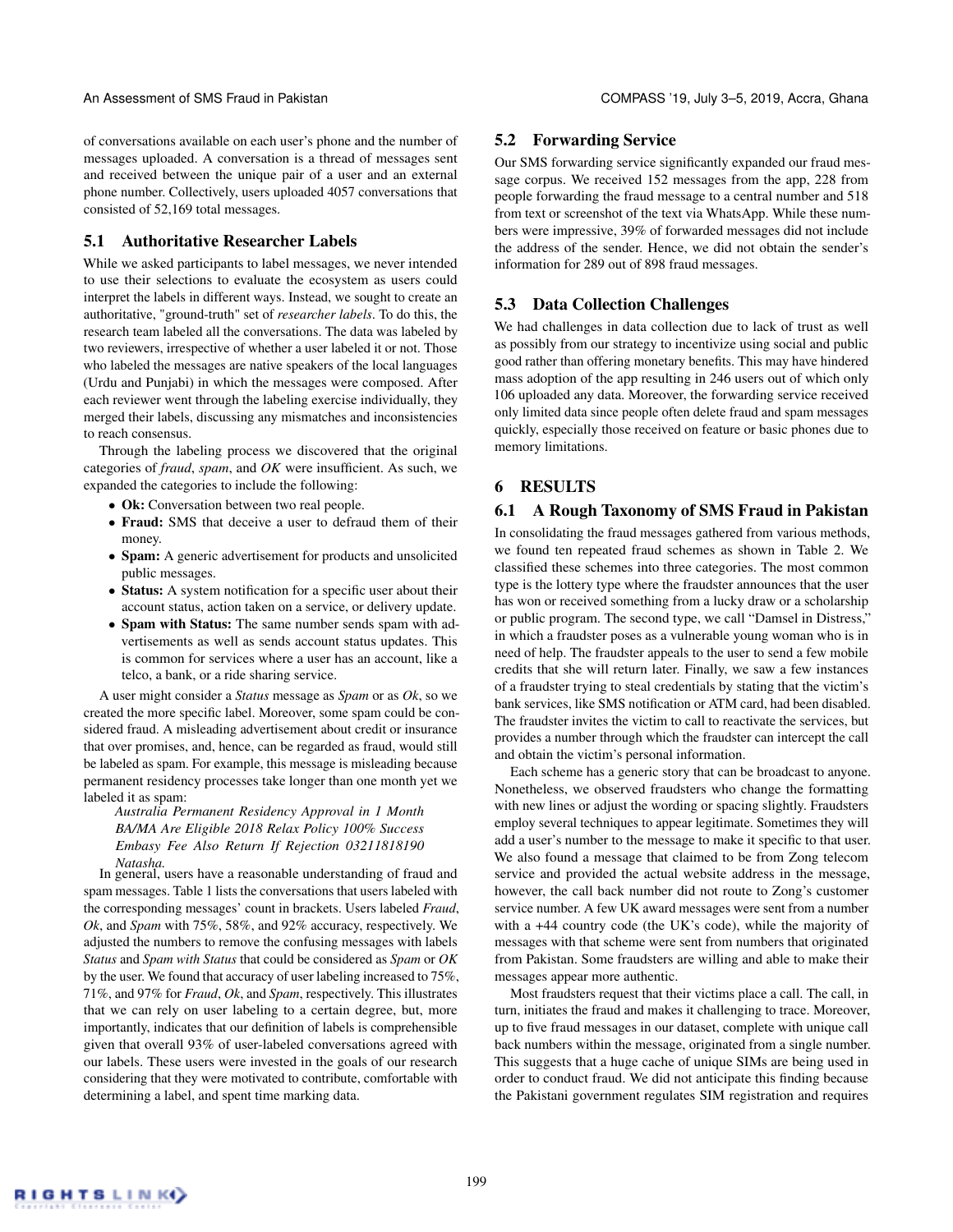## COMPASS '19, July 3–5, 2019, Accra, Ghana Pervaiz et al.

<span id="page-5-0"></span>

<span id="page-5-1"></span>Figure 2: Number of conversations available on each user's phone, user-uploaded conversations, and user-labeled conversations

| User Label | <b>Total Uploaded</b>    | Actual Labels for Conversations (Messages) |              |             |                  |               |         |
|------------|--------------------------|--------------------------------------------|--------------|-------------|------------------|---------------|---------|
|            | Conversations (Messages) | Fraud                                      | Ok           | Spam        | Spam with Status | <b>Status</b> | Unknown |
| Unlabeled  | 1869 (33233)             | 20(22)                                     | 816 (28198)  | 788 (2403)  | 21 (819)         | 188 (1481)    | 36(310) |
| Fraud      | 148 (215)                | 111(113)                                   | 3(8)         | 33(93)      | 0(0)             | 1(1)          | 0(0)    |
| Ok         | 264 (9661)               | 1(1)                                       | 152 (8525)   | 62(615)     | 9(114)           | 40 (406)      | 0(0)    |
| Spam       | 1776 (9060)              | 12(12)                                     | 29 (146)     | 1641 (6228) | 22 (1471)        | 62(1182)      | 10(21)  |
| Total      | 4057 (52169)             | 144 (148)                                  | 1000 (36877) | 2524 (9339) | 52 (2404)        | 291 (3070)    | 46(331) |

Table 1: Summary of User Labeled Data.

## Table 2: Summary of Fraud Types.

<span id="page-5-2"></span>

| <b>Fraud Scheme</b> | Fraud Type         | Count | R. Urdu  | Urdu     | Eng.     |
|---------------------|--------------------|-------|----------|----------|----------|
| <b>ARY</b> Jeeto    | Lottery            | 557   | 553      | 4        | 0        |
| <b>BISP</b>         | Lottery            | 215   | 127      | 88       | $\theta$ |
| Waseela-e-haq       | Lottery            | 46    | 46       | $\Omega$ | $\theta$ |
| UK Award            | Lottery            | 40    | $\theta$ | $\theta$ | 40       |
| Easyload            | Damsel             | 31    | 27       | 4        | $\Omega$ |
| Scholarship         | Lottery            | 4     | 4        | $\theta$ | $\theta$ |
| <b>Bank Service</b> | <b>Steal Creds</b> | 2     | 2        | $\Omega$ | $\Omega$ |
| <b>ATM Card</b>     | <b>Steal Creds</b> | 1     | $\theta$ | $\theta$ | 1        |
| Pak Army            | Lottery            | 1     | 1        | $\Omega$ | $\Omega$ |
| Zong                | Lottery            |       |          | $\theta$ | 0        |

biometric verification linked to a person's national ID card for a person to receive a new SIM. In addition to this, an individual can only have up to eight SIMs (five for voice and three for data). Therefore, fraudsters with large caches of SIMS might indicate a black market for registered SIMs linked to the identities of people

who are unaware that fraudsters had obtained SIMs in their names without their permission.

## 6.2 DFS-Specific Fraud

Surprisingly, fraud over SMS in Pakistan is not related to DFS. We found more general call based fraud since the majority of fraud schemes ask victims to call instead of directly send money. The easyload fraud, where the fraudster asks for money directly, requests that victims send airtime credits instead of money over a mobile wallet. We observed only one instance in that scheme where the message asked for "Jazz Cash" instead of easyload. Also, from our interviews, discussed in next section, we learned that a call to the lottery based schemes results in the victim being asked for a small fee in the form of airtime credits through prepaid scratch card numbers. A few instance revealed that sophisticated fraudsters had tried to obtain bank account details or credentials from victims, but those are very rare in our dataset.

## 6.3 Detecting Fraud

Specific features of messages allow us to distinguish fraud from regular and spam messages. Figure [3](#page-7-0) shows the percentage of different labels that were positive for each feature. A fraud message is never sent from a short code and typically has a call back number in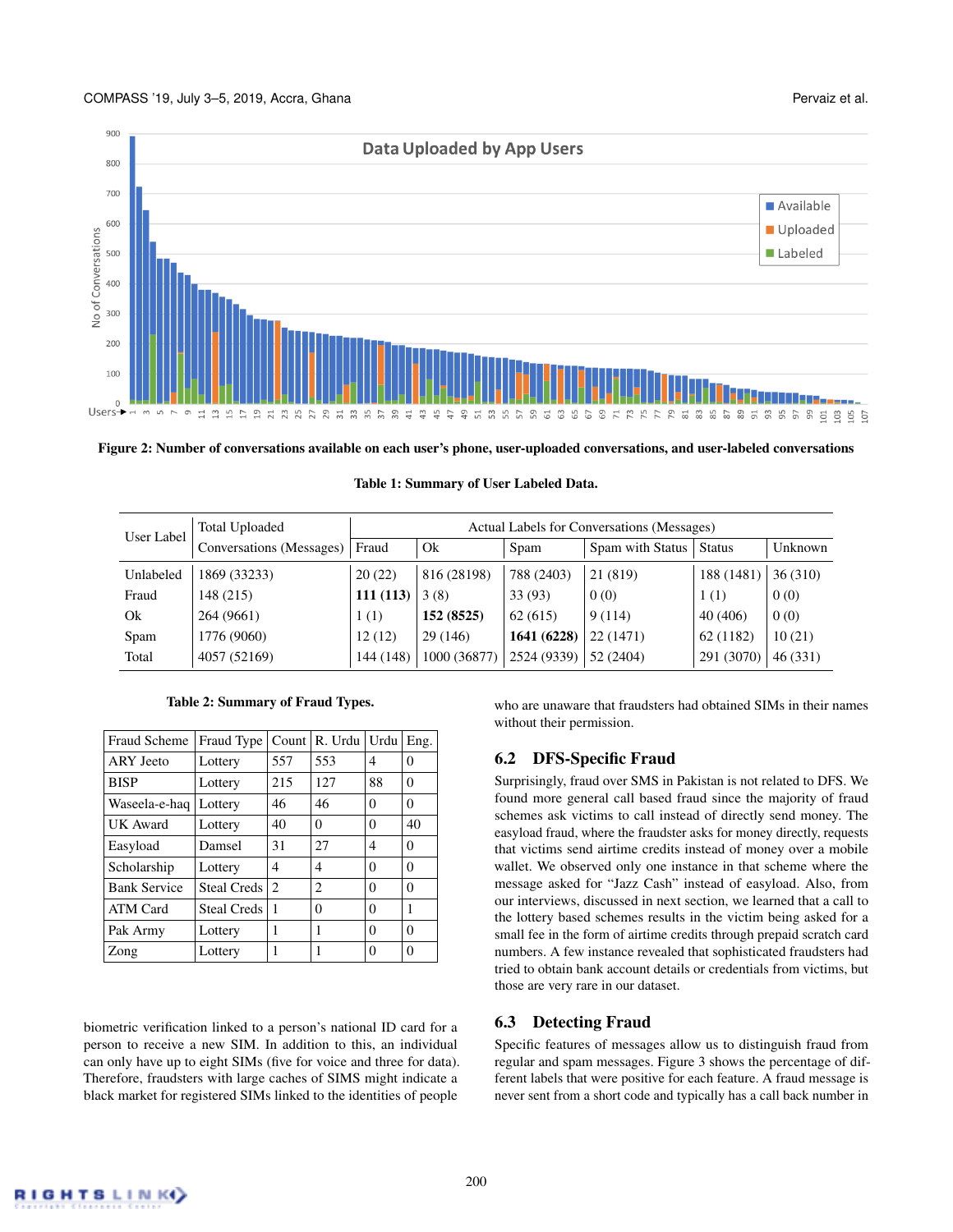|  |  | Table 3: Examples of fraudulent messages that were collected. English translations are given for messages sent in Roman Urdu. |
|--|--|-------------------------------------------------------------------------------------------------------------------------------|
|  |  |                                                                                                                               |

| Fraud Scheme    | Example                                                                                                                                                                    | <b>English Translation</b>                                                                                                                                                      |
|-----------------|----------------------------------------------------------------------------------------------------------------------------------------------------------------------------|---------------------------------------------------------------------------------------------------------------------------------------------------------------------------------|
| ARY Jeeto       | ARY JEETO PAKISTAN K show me apne is<br>03047227028 se 8038 per SMS kiya tha Qrandzi me ap ki<br>ladad bike or 5 lakh cash nikla he ap is no 0303769xxxx<br>pr call karen  | In ARY JEETO PAKISTAN show, you sent SMS from<br>03047227028 to 8038. From the lucky draw, you got 1<br>bike or 5 hundred thousand cash. You should call this no<br>0303769xxxx |
| <b>BISP</b>     | BENAZIR INCOME support ki taraf se apko Rs.25200<br>mubarek ho.apka ye number0323759xxxx BISP mein<br>Register tha.ap is number per 0306709xxxx rabita<br>karen            | From BENAZIR INCOME support, congratulations on<br>Rs.25200. Your this number 0323759xxxx was register in<br>BISP. You should contact this number 0306709xxxx                   |
| <b>UK</b> Award | <b>CONGRATS! YOUR MOBILE NUMER HAS WON</b><br>500,00 POUNDS IN THE 2018 PEPSI PROMO. TO<br>CLAIM YOUR PRIZE, SEND UR NAME, AGE AND<br>MOBILE NUMBER TO: ppeawd@hotmail.com |                                                                                                                                                                                 |
| Easyload        | load karwa do main bad me wapis kar don gi call 0304946xxxx. I will return it later call nne pleasa saba<br>nne.pleasa.saba                                                | mery is number 0304946xxxx py 50 ka Mobilink Send Mobilink load of 50 to my this number                                                                                         |
| Bank service    | Dear Customer! Ap Ki HBL Ki SMS ALEART Service<br>Khtm Ho Rahi Hai Dubara Free SMS ALEART Active<br>Krne K liye Is Pr Visit Krain. Visit www.smshbl.com                    | Dear Customer! Your HBL SMS ALEART Service is<br>ending. To make Free SMS ALEART Active again, visit<br>this . Visit www.smshbl.com                                             |
| <b>ATM Card</b> | Dear Coustmores, your ATM card has been blocked Be-<br>cause you did not have an update yet. If you want your<br>ATM card to work properly, then contact this              |                                                                                                                                                                                 |

#### Table 4: Summary of Heuristic Results

<span id="page-6-0"></span>

| True Label       | Total Messages ID'd as Fraud Percentage |     |        |
|------------------|-----------------------------------------|-----|--------|
| Ok               | 36877                                   | 35  | 00.10% |
| Spam             | 9367                                    | 10  | 00.11% |
| Fraud            | 898                                     | 891 | 99.22% |
| <b>Status</b>    | 3070                                    | 16  | 00.52% |
| Spam/Status 2404 |                                         |     | 00.00% |

the message. Relative to other messages, fraud messages are likely to have congratulatory words, phrasing related to receiving something, and terms about a lucky draw. Congratulatory words included various spellings of "congratulations" or "mubarak" (Urdu for congratulations) both in English and Urdu. Words related to receiving included "won," "awarded," "nikla" (Urdu for got), "mila hai" (Urdu for received), and "aye hain" (Urdu for came). Furthermore, we identified certain keywords related to the type of fraud, like "lucky draw," "qrandazi" (Urdu for lucky draw), and "load" as these types of fraud aim to get money through easyload or announce that the victim has won a lottery. Even with some features better correlated with fraud, there is no one feature that can distinctively indicate fraud.

We explore several heuristics based on the insight we gained from the data. The one that proves most effective for detecting fraud is as follows:

*f x NxORMxANDCxORRxORLx*

where N, M, C, R and L are functions that return as true if the phone number, currency, congratulatory words, receiving words, or lucky draw-related words are present. The results of the heuristic are shown in Table [4.](#page-6-0) It detects 99.22% of fraud messages as fraud and less than 1% of other labeled messages as fraud. This is promising in that a simple heuristic-based, unsupervised algorithm can detect fraud without knowing specific details about different fraud schemes. This makes it generic enough that if a new lottery scheme appears, the algorithm would likely be able to detect it. The heuristic has its limitations as fraud vocabulary evolves, and, eventually, it could be difficult to differentiate fraud from spam. This can be avoided by building heuristics specifically for spam detection, an area that is well researched. Moreover, we believe that the heuristic for fraud has to be able to evolve.

## 6.4 Fraud Specific to Pakistan

In Pakistan the majority of fraud messages are composed in Roman Urdu script, while only one scheme is consistently sent in both Arabic Urdu script and Roman Urdu script. This exception is the Benazir Income Support Program (BISP) scheme. BISP is an unconditional cash transfer program for low-income women, which is arguably why it is sent using both scripts. Two other schemes send a few messages in Arabic Urdu script, yet they more commonly use Roman Urdu script. The "UK Award" scheme and the "ATM Card" fraud are sent in English only, as they are intended for a different audience with ATM cards or those who have email savvy. This illustrates that fraudsters adjust the language and scripts of messages depending on their intended audience.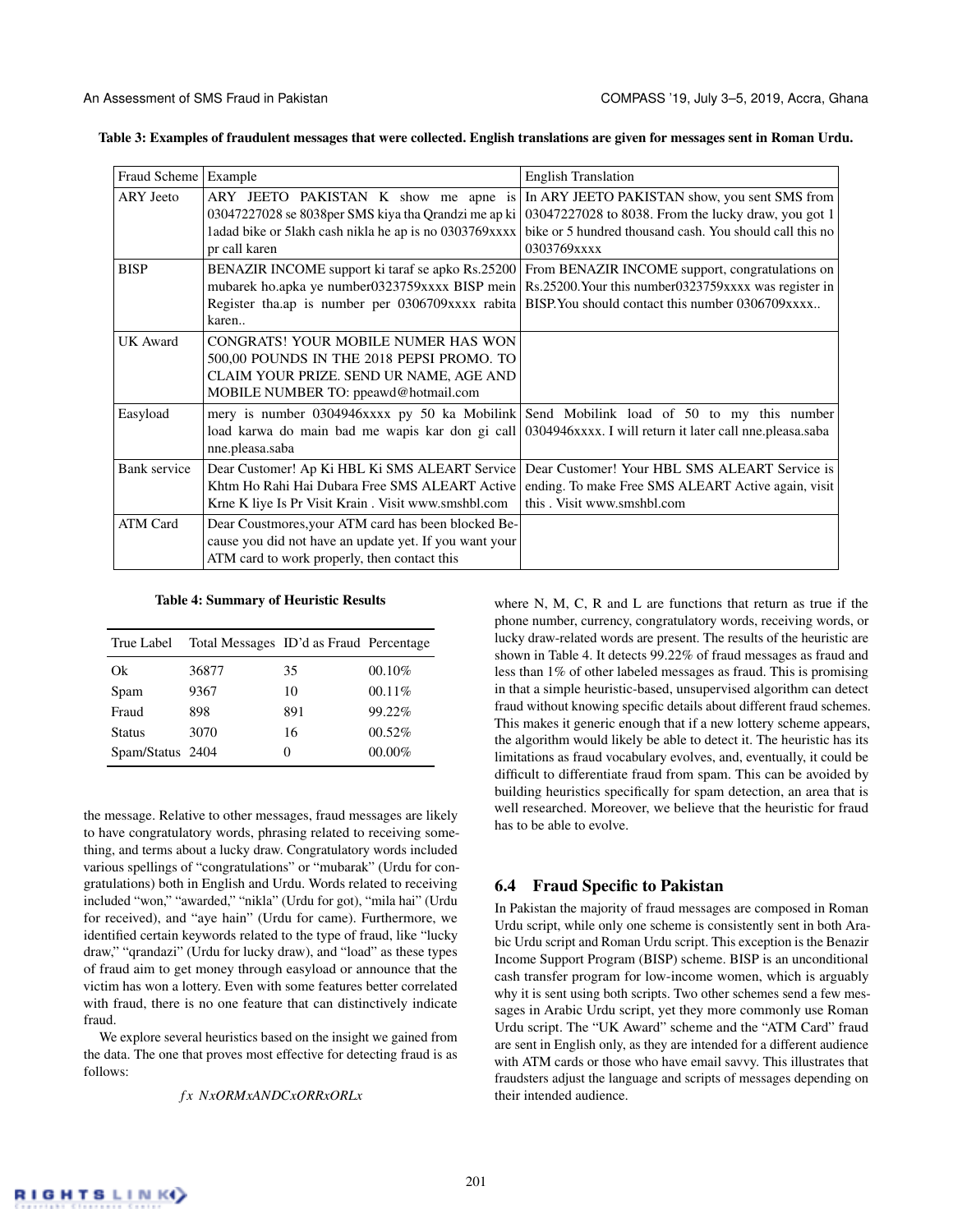<span id="page-7-0"></span>

Figure 3: Presence of different features with important ones highlighted

Furthermore, our intuition is that some of these fraud messages are hand-typed on mobile phones because of the tremendous amount of variation in the transliterations of words. This generally arises due to multiple authors transliterating into roman script. For example, "Mariam" and "Mariyam" represent the same name in Urdu. "Chak," "check," "chek," and "cheak" are various spellings that refer to a bank check or cheque. We had difficulty running our queries for standard Urdu transliterations like "Mubarak" (congratulations) because of the huge variation in transliterations found in the data, which included, "mubarik," "mobarak," "mubarek," "mubarak," "mubark," "mobarik," and "mubraka."

## 7 QUALITATIVE ANALYSIS

Here we describe the findings based on our interviews in low-income areas of Punjab. These results, by in large, reinforce our quantitative analysis, however, the five interviews with people from rural areas were especially insightful for understanding who may be most at risk of being defrauded.

## 7.1 Urban Participants

The interviews with three participants from urban areas revealed that all SMS users received promotional spam messages as well as fraud messages. Each participant was aware of fraud SMS messages and none of them had ever responded or fallen for fraudulent schemes circulated over SMS. They were reluctant to share their fraud messages, explaining that they were not sure about our intentions for asking to view those messages. Overall, they were aware of fraud over SMS and took a suspicious approach to SMS activity received from unknown numbers.

## 7.2 Rural Participants

The five participants from the rural village were semi-literate with education ranging from 8th to 10th grade, with the exception of one who attended college. Nearly all of them reported that they are lowincome or belong to low-income families. They could read and write messages in Urdu (Arabic script) and transliterated Urdu (Roman script). Their smartphones had internet capabilities.

Four out of the five rural participants reported that they had not received spam or promotional messages. The exception was the person who went to a college in a nearby city. Nonetheless, all of them reported that they had received multiple fraud messages. We hypothesize that the fraud messages are potentially being sent to a wider list of (perhaps randomly generated) numbers as opposed to spam messages that target phone numbers collected from various services that often urban dwellers intentionally or unintentionally subscribe to such as pizza delivery, weekly deals, or online shopping order notifications.

All of the rural participants had experienced fraud or had witnessed someone fall victim to fraud (or at least engage in making an initial response to fraud). Three participants reported successful fraud attempts, while two discussed how they responded at first but them realized the fraudulent nature of the communication. The following are reports from the five rural participants:

Rural Participant One reported that he received a call from a regular (non-shortcode) number and was told that he had money waiting for him from Benazir Income Support Program (BISP). He was asked to pay Rs. 500 as a registration fee. The money was requested in the form of teleco prepaid credits by sending an SMS with the number from the balance reload scratch card. The participant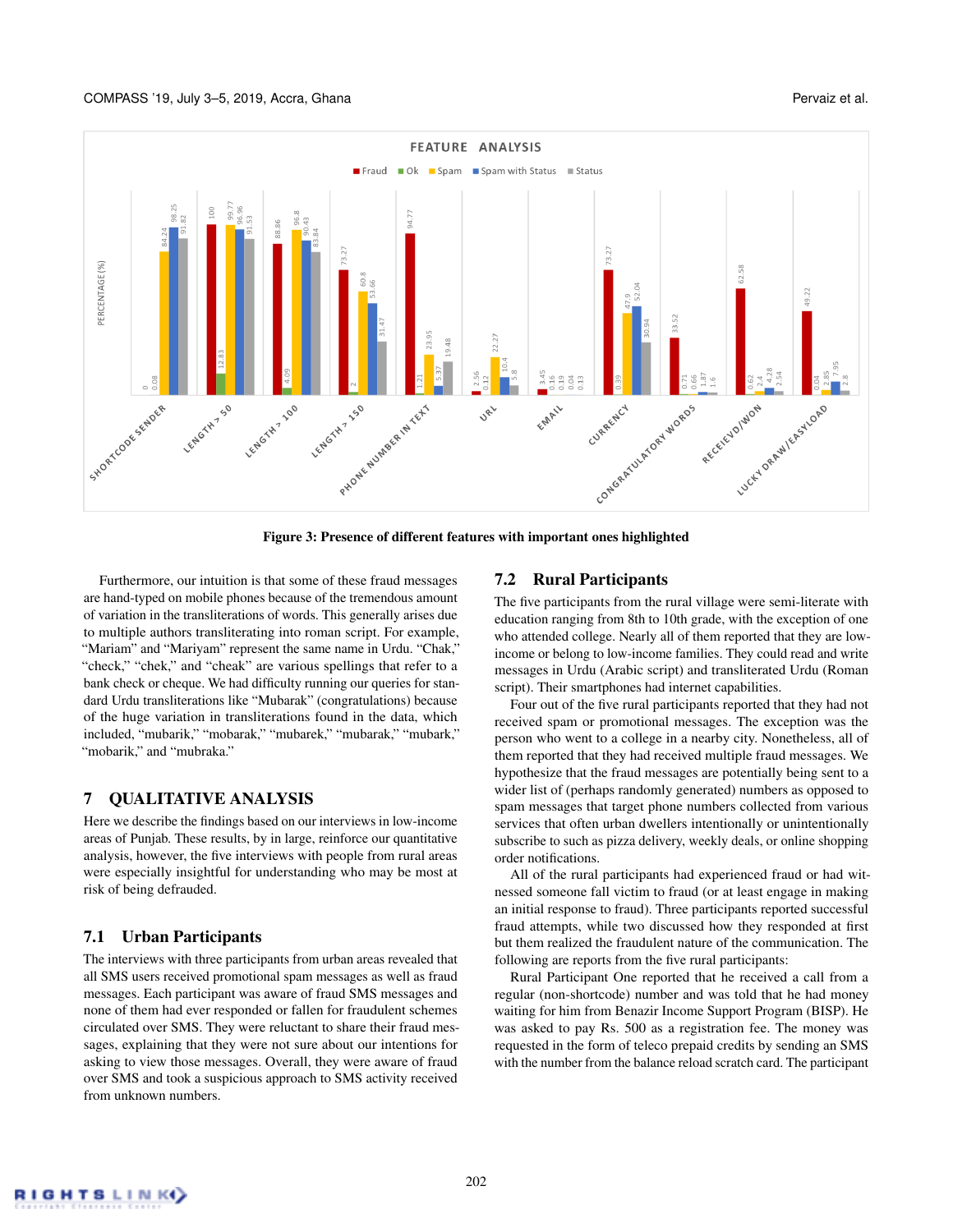sent the SMS but subsequently did not hear back from the fraudster. Later he tried to call the number, but it was disconnected.

Like the first participant, Rural Participant Two received an SMS about collecting money from BISP. After he called the number as requested in the message, he was told that he needed to pay a fee to initiate the disbursement process and that the fee should be paid in the form of easy credit reload. He discussed the scenario with an imam at his local mosque who warned him that this was fraud. The fraudster kept calling him even though he told the fraudster that he suspected fraud. Eventually, the participant gave the number to a trusted person to report to authorities.

Rural Participant Three received a BISP fraud message in Arabic Urdu script. The fraudster informed him that he had received Rs 30,000, but to receive the money he was required to pay Rs 2,000 using Telenor's Easypaisa, which is a telco mobile wallet. The fraudster sent him a number to dial for whomever has an Easypaisa account. The participant went to an Easypaisa agent for help to make the transfer from his account. The agent explained to him that dialing the given code would transfer all the money from his account. This made the participant realize that this was fraud.

Rural Participant Four informed us that he had learned about different frauds from his friends who had been victims. He recounted how three of his friends had received an urgent message from a women who claimed that she had run out of credits on her phone and desperately needed to increase her balance. She promised that she would return the credits. All his friends who responded to these pleas and sent money never received any money in return. When they called the number, it played a recorded message in a woman's voice that repeated the same plea as had been previously texted.

Similarly, Rural Participant Five did not experience fraud himself but instead narrated an account of another person he knew who had been a victim of fraud. This acquaintance was told that he had won 400,000 rupees. The fraudster asked for Rs 2,500 in the form of scratch card numbers for balance reload in order to initiate the payment. The victim went to Participant Five because he worked at a general store which sells scratch cards. They only had 12 cards worth Rs 100 but the participant went with him to nearby village to buy the additional 13 cards. The victim sent the card numbers to the fraudster and they responded by giving him an address in a major city and the name of the person he should meet. He went to that address and found nobody with the given name there.

## 7.3 Summary of Interview Findings

Our interviews revealed that urban dwellers have a more suspicious attitude toward fraud messages and are familiar with fraud schemes. On the other hand, people from rural areas are more vulnerable due to lack of awareness about fraud schemes. They generally do not receive spam messages but regularly experience fraud SMS. The fraudster typically collects from their victims in the form of scratch card numbers for prepaid airtime. The most common scheme appears to be the BISP fraud.

## 8 DISCUSSION

## 8.1 The Fraud Ecosystem

Departing from our initial assumptions, SMS fraud in Pakistan as represented in our data is overwhelmingly related to lottery fraud schemes that are relevant to local programs and products. In these schemes, fraudsters aim to collect money in the form of airtime credits, which are more universal than mobile money wallets. Another fraud that was prominent in our dataset is the "damsel in distress" scheme, in which a woman pleads for help in the form of easyload credits. This scheme uses a simple narrative and requires no sophistication to convince the victim. The third most frequent fraud scheme, of which we obtained a few examples, is credential stealing where the victim is told their services are disabled and that they must call to reactivate them. This scheme is targeted at more tech-savvy bank users who would enable SMS notification, use ATM cards for their account, and potentially have an online login. While we did not see this this third type of fraud frequently, it alludes to the potential for the expansion of SMS fraud in Pakistan.

Our analysis suggests that mobile users in urban areas are well aware of the existence of fraudulent schemes and are skeptical of such schemes. The SMS app users could label SMS messages with over 70% accuracy in each category, while the verbal requests to low-income urban dwellers to share their fraudulent messages did not succeed. People's suspicions aid them in staying vigilant against fraud attempts, but a fraudster can overcome this by using more sophisticated and developed narratives. We ascertain that those who are low-income and live in rural areas are most vulnerable to current attacks. All of our rural interview participants had fallen for fraud attacks or knew someone who had been the victim of fraud.

Fraudsters use simple, socially engineered messages to defraud and convince their victims to call them. The majority of SMS fraud becomes a call-based fraud which contributes to the regular fraud ecosystem. They do not appear to use automation, and they appear to hand type the messages because the messages are visually similar with slight variations and errors. The fraudsters have access to a surprisingly large cache of phone numbers, some of which are employed to send the fraud SMS and others to list as call back numbers for their schemes. We found that fraudsters take advantage of a loophole in Pakistan's Biometric Verification System (BVS) to obtain verified SIMs. These SIMs are linked to real people, mostly in rural villages, who have no idea that their information is being misused. Most of the misuse of the BVS system happens at franchises and small outlets, and because of this we would advise telcos to enforce stricter practices at these centers. This also indicates how those in rural areas are at risk for being victims directly of fraud and also by implication with their credentials being stolen.

We had several discussions with stakeholders, including officials from telecommunication organizations, Pakistan Telecommunication Authority (PTA), and other security experts. Our conversations revealed that telcos have no interest in processing and filtering messages or taking on additional equipment costs. They did not see how this would lead to a return on investment. Many countries have a regulatory system that targets spam traffic and have deployed spam filters in their GSM networks. PTA does not enforce any such regulation, stating that this would be a form of censorship. Moreover, the PTA officials mentioned that more fraud happens when a fraudster directly calls their victims rather than by sending an SMS and waiting for the victim to call back. They explained that fraud over phone calls can reach upwards to millions of rupee. They also claim that educated people are vulnerable to responding to these frauds.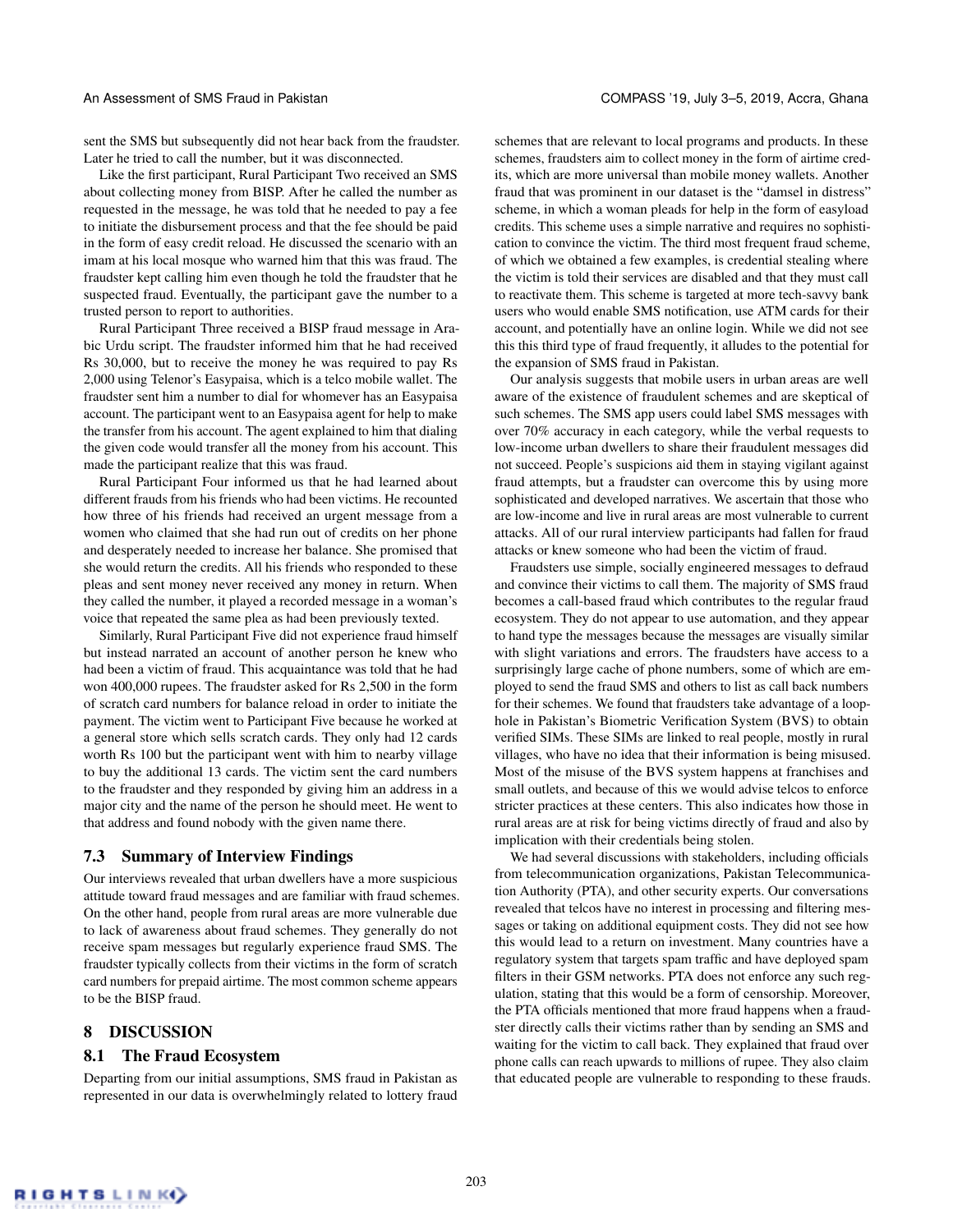Fraudsters operate in gangs, and once a victim responds to an attack, multiple attacks will follow.

## 8.2 Mitigation Strategies

Education is the most effective strategy to mitigate fraud attacks. From our data, we observed that the PTA educated the public about BISP fraud by sending universal notices. Several banks also sent messages warning their users to never give out their passwords. All these messages arrived in threads where banks or the PTA were spamming users with other non-educational messages, so the educational part may have been overlooked by the recipients. Moreover, these are very specific examples of fraud awareness, and we recommend a more broad approach that would address current and potential schemes. A regular schedule for informing the public about fraud schemes could also alleviate people being defrauded by new schemes.

Disabling fraudulent phone numbers quickly is key to stopping all call initiated fraud. This strategy would especially help the most vulnerable. To collect active numbers, a government authority could establish a service where people could forward a potential fraud message. It is easy to identify a message of a known fraud scheme with the heuristic we developed. Phone numbers identified in this way could be automatically reported while the other unknown fraudtype messages could be evaluated case by case. Our SMS forwarding service that we advertised widely was the major source for our fraud corpus. During interviews, our participants requested a way to report fraud messages but without having to forward the messages. This indicates that a mitigation strategy could rely on reaching out to public for supportive data.

Preventing fraud via a fraud detection app at the user end is a more robust and distributed approach. The smartphone app with our defined heuristic could be effective in warning users as fraud schemes evolve. The heuristic is a simple algorithm that does not rely on heavy machine learning and would work locally on a user's phone instead of requiring heavy phone processing or cloud computation. The challenge from our experience is that either users do not trust lesser known apps or they lack the expertise to download and install a new app. At the same time, users who lack trust for a new app or use apps like Truecaller, a caller identification app that warns them about malicious phone numbers, typically recognize fraud SMS. We recommend explaining to users how to install a fraud detection app as well as the app's purpose.

## 8.3 Fraud amongst New Users and in Rural Areas

People who are relatively new users of mobile services are most vulnerable to SMS based fraud. They lack awareness about how messages could be spammed to random numbers and how fraudsters use this to their advantage to spread their fraud schemes to a large audience. Hence, these users trust these messages. As demonstrated in our interviews, they will engage in the fraud until someone in their community alerts them. The number of vulnerable newcomers is expanding as more people are coming online in this digital and mobile age. The majority of these newcomers are part of marginalized and rural communities. If new users have greater interaction with experienced users, then they are more likely to learn quickly about how to avoid SMS scams.

Those who are at risk include urban dwellers who might be educated but less tech-savvy (e.g., the elderly, women, those new to DFS etc.). They can recognize a simple lottery scheme but are not aware of or suspicious enough to pick up sophisticated attacks that are trying to steal banking details or credentials. For instance, they might not recognize that instead of "https://www.hbl.com", the given URL is "www.smshbl.com". This could lead to them signing onto a fake website and hence giving away their bank credentials. Moreover, they might not be aware of or know how to install a caller identification app like Truecaller, which is effective at identifying malicious numbers.

## 9 CONCLUSION

This paper examines the SMS fraud ecosystem in Pakistan using data collected through a smartphone SMS app, a SMS forwarding service, and interviews. It identifies ten fraud schemes that represent the following three categories of fraud: lottery, "damsel in distress," and stealing credentials. It concludes that new users and people in rural regions are the most vulnerable to these frauds. The majority of these frauds require the victim to call the fraudster, and most ask for money via airtime credits instead of through DFS. The paper also presents a heuristic that can detect fraud with a very high accuracy and is generic enough to be adapted to new fraud schemes as they evolve. Finally, it proposes a mitigation strategy drawn from the data analysis, experiences of defrauded individuals, and discussions with various stakeholders.

## ACKNOWLEDGMENTS

We thank Jake Kendall, Samia Ibtasam, Sam Castle, and Kushal Shah for their feedback during the early stages of the project. We also thank Siyu Pan, Hung-Lin Yeh, and Sean Jaffe for their help in building the Android app, and Saksham Aggarwal for his help in labeling the data. We are grateful to Jennifer Webster for thoroughly reviewing and editing this paper. We would like to acknowledge all the participants who contributed their messages for our analysis and shared their fraud experiences. The work was supported in part by grants from the Financial Services for the Poor program at the Bill and Melinda Gates Foundation and from Karandaaz Pakistan.

## REFERENCES

- <span id="page-9-0"></span>[1] Frank W. Agbola, Angelito Acupan, and Amir Mahmood. 2017. Does microfinance reduce poverty? New evidence from Northeastern Mindanao, the Philippines. *Journal of Rural Studies* 50 (Feb. 2017), 159-171. DOI:[http:](http://dx.doi.org/10.1016/j.jrurstud.2016.11.005) [//dx.doi.org/10.1016/j.jrurstud.2016.11.005](http://dx.doi.org/10.1016/j.jrurstud.2016.11.005)
- <span id="page-9-1"></span>[2] David S Anderson, Chris Fleizach, Stefan Savage, and Geoffrey M Voelker. 2007. *Spamscatter: Characterizing internet scam hosting infrastructure*. Ph.D. Dissertation. University of California, San Diego.
- <span id="page-9-4"></span>[3] Yahel Ben-David, Shaddi Hasan, Joyojeet Pal, Matthias Vallentin, Saurabh Panjwani, Philipp Gutheim, Jay Chen, and Eric A Brewer. 2011. Computing security in the developing world: A case for multidisciplinary research. In *Proceedings of the 5th ACM workshop on Networked systems for developing regions*. ACM, 39–44.
- <span id="page-9-5"></span>[4] Moez Bhatti. 2019. QKSMS. https://github.com/moezbhatti/qksms. (2019). Accessed March 2019.
- <span id="page-9-2"></span>[5] Jenna Burrell. 2008. Problematic Empowerment: West African Internet Scams as Strategic Misrepresentation. *Information Technologies and International Development* 4, 4 (2008), 15–30.
- <span id="page-9-3"></span>[6] Sam Castle, Fahad Pervaiz, Galen Weld, Franziska Roesner, and Richard Anderson. 2016. Let's Talk Money: Evaluating the Security Challenges of Mobile Money in the Developing World. In *Proceedings of the 7th Annual Symposium on Computing for Development (ACM DEV '16)*. ACM, New York, NY, USA, 4:1–4:10. DOI: <http://dx.doi.org/10.1145/3001913.3001919>